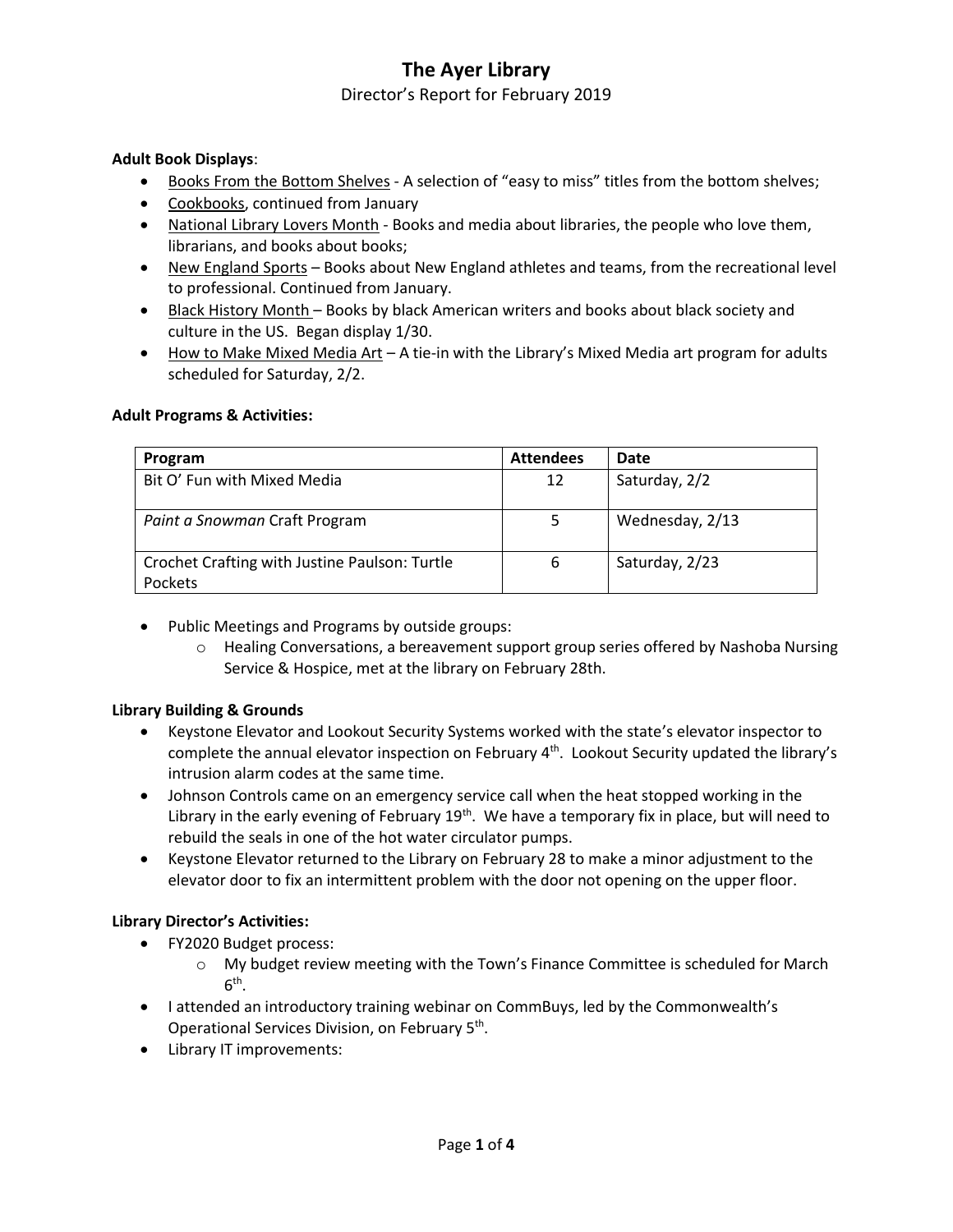Director's Report for February 2019

 $\circ$  Ayer's IT Director Cindy Knox, and I met on February 14<sup>th</sup> and discussed the library's needs for an improved Wi-Fi network for public and staff use, more easily managed public use computers, and a more robust network for library staff computers.

### **Library Director's Meetings:**

- Ayer Library Department Heads Meeting, February  $1^{st}$ .
- Town of Ayer Department Director's Meeting, February 13<sup>th</sup> Canceled
- Ayer Library Board of Trustees Meeting, February 19<sup>th</sup> Canceled due to lack of quorum.

| <b>Children's Programs</b>                              | <b>Attendance</b> | Date                      |
|---------------------------------------------------------|-------------------|---------------------------|
| Story Ninja (Anansi the Spider)                         | 22                | February 5 <sup>th</sup>  |
| Story Time (Bangarang Yoga)                             | 44                | February 7 <sup>th</sup>  |
| <b>Story Time (Valentines)</b>                          | 43                | February 14th             |
| Story Ninja (Pokemon)                                   | 21                | February 19th             |
| Puppets and Pajamas Party (PJ Drive                     | 87                | February 21st             |
| tie-in)                                                 |                   |                           |
| Kids' DIY craft: Origami                                | 8                 | February 22nd             |
| Story Ninja (Dr. Seuss, with Willow the<br>therapy dog) | 52                | February 26 <sup>th</sup> |
| Story Time (Dr. Seuss)                                  | 25                | February 28 <sup>th</sup> |

#### **Youth Services Programs & Activities:**

- February was an exciting month in the Youth Services Department. Despite the cold weather, snow and ice storms, and flu season having us firmly in its grasp, we had happy patrons all month long.
- Two new volunteers were added to the schedule downstairs, Dakota, and James. And one of our existing volunteers, Eben, added in another shift to his volunteering schedule.
- Story Ninja continues to grow in popularity, quickly catching up to the high attendance numbers that our Thursday Story Time program has been pulling in for years now.
- We were very fortunate to bring John McDonough's *Pumpernickel Puppets* show to the library on Thursday, February 21st. John has been performing for over 40 years and is an amazing person to work with. We were able to bring his show to our patrons thanks to a very generous donation by a local family to our Friends group. John's puppet show also helped kick off and promote the Library's participation in the 12<sup>th</sup> Annual Boston Bruins PJ Drive this year. Many families came wearing their pajamas, and donated to the drive, which runs February  $1<sup>st</sup>$  to March 15<sup>th</sup>. Donated pajamas will be distributed to local families in need through Cradles to Crayons and the Mass. Division of Children and Families' Wonderfund.
- Head of Youth Services Amy Leonard visited two Ayer preschool classrooms on Wednesday, February  $27<sup>th</sup>$  to read a story and talk with the kids about the library.
- Christina attended two webinar workshops in February.
	- $\circ$  The first took place on Wednesday February 20<sup>th</sup> and was hosted by Star Net. (The Space Science Institute's National Center for Interactive Learning (NCIL) provides interactive STEM exhibits, programming, and training to public libraries nationwide through its *Science‐Technology Activities and Resources Library Network* (*STAR Net*).)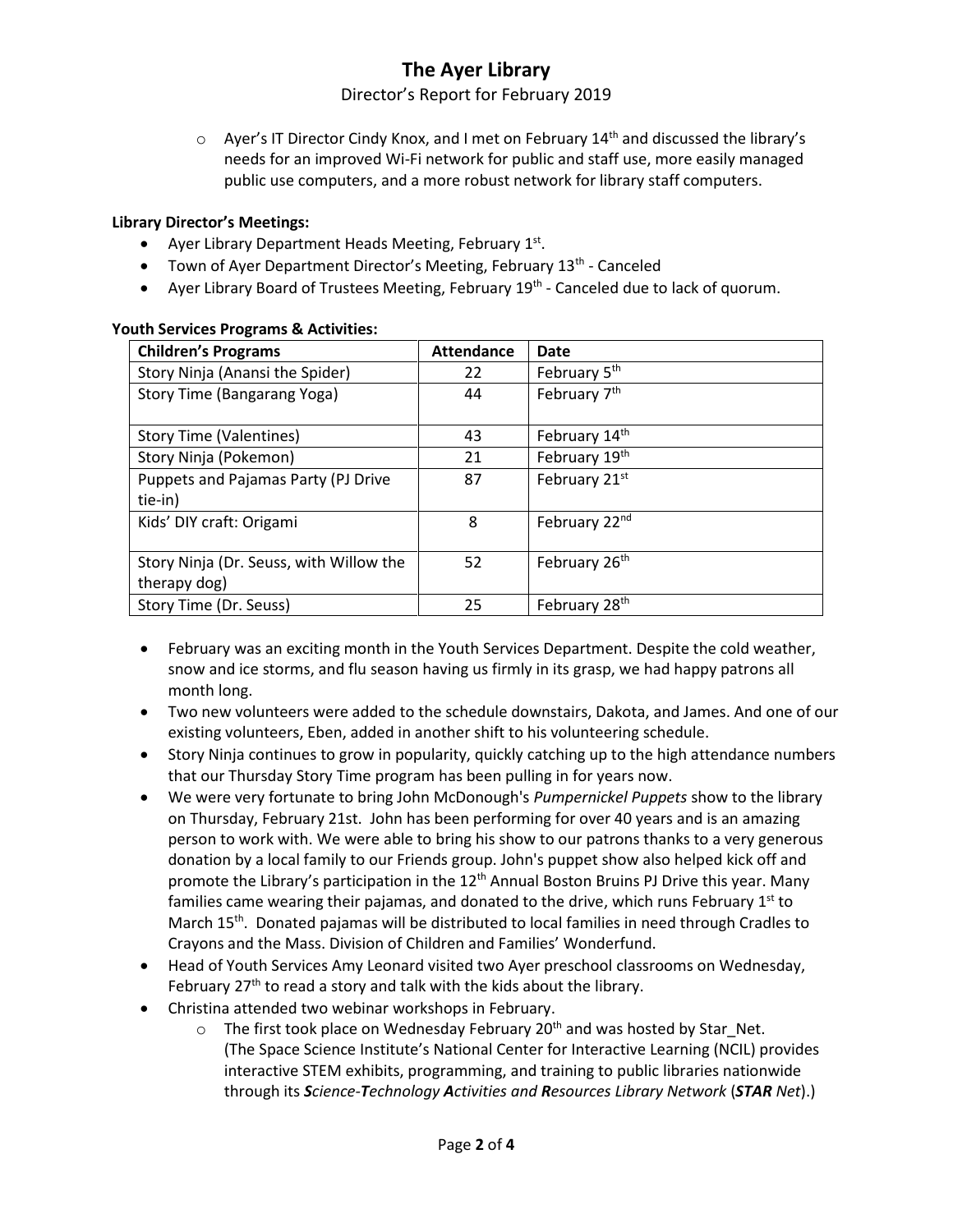### Director's Report for February 2019

This webinar provided advice on hosting a "Night Sky Viewing Party" at the library. The hosts provided tips and tricks, as well as many valuable resources for projects and activities for kids of all ages.

o The second webinar - *Introduction To Library Advocacy* - was held on Wednesday, February 27th and hosted by the EveryLibrary Institute. Patrick 'PC' Sweeney provided information on how to properly advocate for your library with your community and your community leaders. Christina is excited to use these new ideas and share them with staff to help strengthen the library.

### **Young Adult (YA)/Teen Programs & Activities:**

- o Book displays
	- Blind Date with a Book
	- Black History Month Books

| <b>Programs</b>                | # Patrons    | <b>Date</b>                  |
|--------------------------------|--------------|------------------------------|
| DUNGEONS & DRAGONS             | 4            | Fri., Feb. 1, 4 p.m.         |
| DUNGEONS & DRAGONS             | 6            | Sat., Feb. 2, 11 a.m.        |
| <b>Board Game Night</b>        | 8            | Tues., Feb. 5, 5 p.m.        |
| All Booked Club                | 6            | Thurs., Feb.7, 6:30 p.m.     |
| "Handmaid's Tale"              |              |                              |
| <b>DUNGEONS &amp; DRAGONS</b>  | 5            | Fri., Feb., 8, 4 p.m.        |
| <b>DUNGEONS &amp; DRAGONS</b>  | 11           | Sat., Feb. 9, 11 a.m.        |
| Valentine's Day Cookie         | 6            | Thurs., Feb. 14, 5 p.m.      |
| Decorating                     |              |                              |
| <b>DUNGEONS &amp; DRAGONS</b>  | 4            | Fri., Feb. 15, 4 p.m.        |
| *School vacation*              |              | Tues., Feb. 19- Fri. Feb. 22 |
| Harry Potter Board Game        | 4            | Tues., Feb. 19 5 p.m.        |
| Night                          |              |                              |
| <b>Tween &amp; Teen Marvel</b> | 3            | Wed., Feb. 20, 11-6 p.m.     |
| Movie Marathon                 |              |                              |
| Teen Advisory Board            | 0            | Wed., Feb. 20, 4:30 p.m.     |
| <b>Artist Trading Card</b>     | 0            | Thurs., Feb. 21, 1 p.m.      |
| Workshop                       |              |                              |
| <b>DUNGEONS &amp; DRAGONS</b>  | 11           | Fri., Feb. 22, 1 p.m.        |
| Marathon                       |              |                              |
| LGBTQIA+ Drop In               | $\mathbf{0}$ | Tues., Feb. 26, 5 p.m.       |
| Anime & Manga Club             | 4            | Wed., Feb. 27, 5 p.m.        |

- Aided by Justine Paulson, our Makerspace featured making Valentine's cards and Valentine's Gift Boxes meant to hold Hershey Kisses.
- Tony Biondo directed DUNGEONS & DRAGONS on two Saturdays and ran a three hour marathon on the Friday over vacation. He will continue to direct DUNGEONS & DRAGONS in March. Our Friday DUNGEONS & DRAGONS with Owen Salter will merge with Tony's Saturday program due to robotics season at ASRHS.